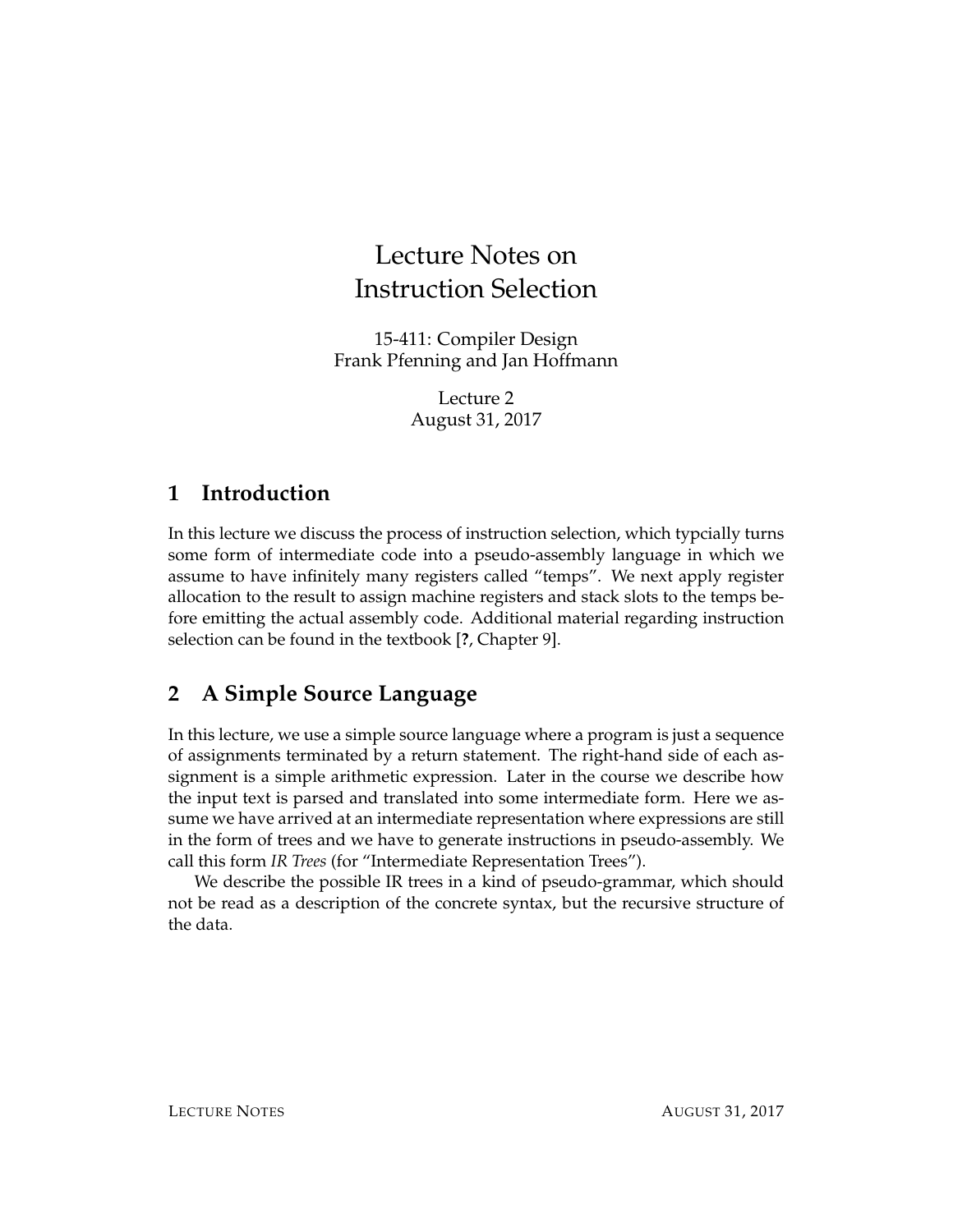| Programs $\vec{s}$ ::= $s_1, \ldots, s_n$ |  |                                     | sequence of statements                           |
|-------------------------------------------|--|-------------------------------------|--------------------------------------------------|
| Statements $s ::= x = e$                  |  | return $e$                          | assignment<br>return, always last                |
| Expressions $e ::= c$                     |  | $\boldsymbol{x}$<br>$e_1\oplus e_2$ | integer constant<br>variable<br>binary operation |
| Binops                                    |  | $\oplus$ ::= + - * /                |                                                  |

#### **3 Abstract Assembly Target Code**

For our simple source, we use an equally simple target. Our target language has fixed registers and also arbitrary variables, called here *temps*. We allow variables  $x$  with the same name to appear both in expressions in IR trees and as instruction operands.

| Programs $\vec{i}$ ::= $i_1, \ldots, i_n$ |                                            |     |                                                              |
|-------------------------------------------|--------------------------------------------|-----|--------------------------------------------------------------|
| Instructions $i$ : $d \leftarrow s$       |                                            | ret | move<br>$\vert d \leftarrow s_1 \oplus s_2$ binary operation |
| Operands $d, s ::= r$                     | $\begin{array}{ccc} \cdot & c \end{array}$ |     | register<br>integer constant (immediate)<br>temp (variable)  |

We use d to denote operands of instructions that are *destinations* of operations and s for*sources* of operations. There are some restrictions. In particular, immediate operands cannot be destinations. More restrictions arise when memory references are introduced. For example, it may not be possible for more than one operand to be a memory reference.

#### **4 Maximal Munch**

The simplest algorithm for instruction selection proceeds top-down, traversing the input tree and recursively converting subtrees to instruction sequences. For this to work properly, we either need to pass down or return a way to refer to the result computed by an instruction sequence. In lecture, it was suggest to pass down a *destination* for the result of an operation. We therefore have to implement a function

> $cogen(d, e)$  a sequence of instructions implementing e, putting the result into destination d.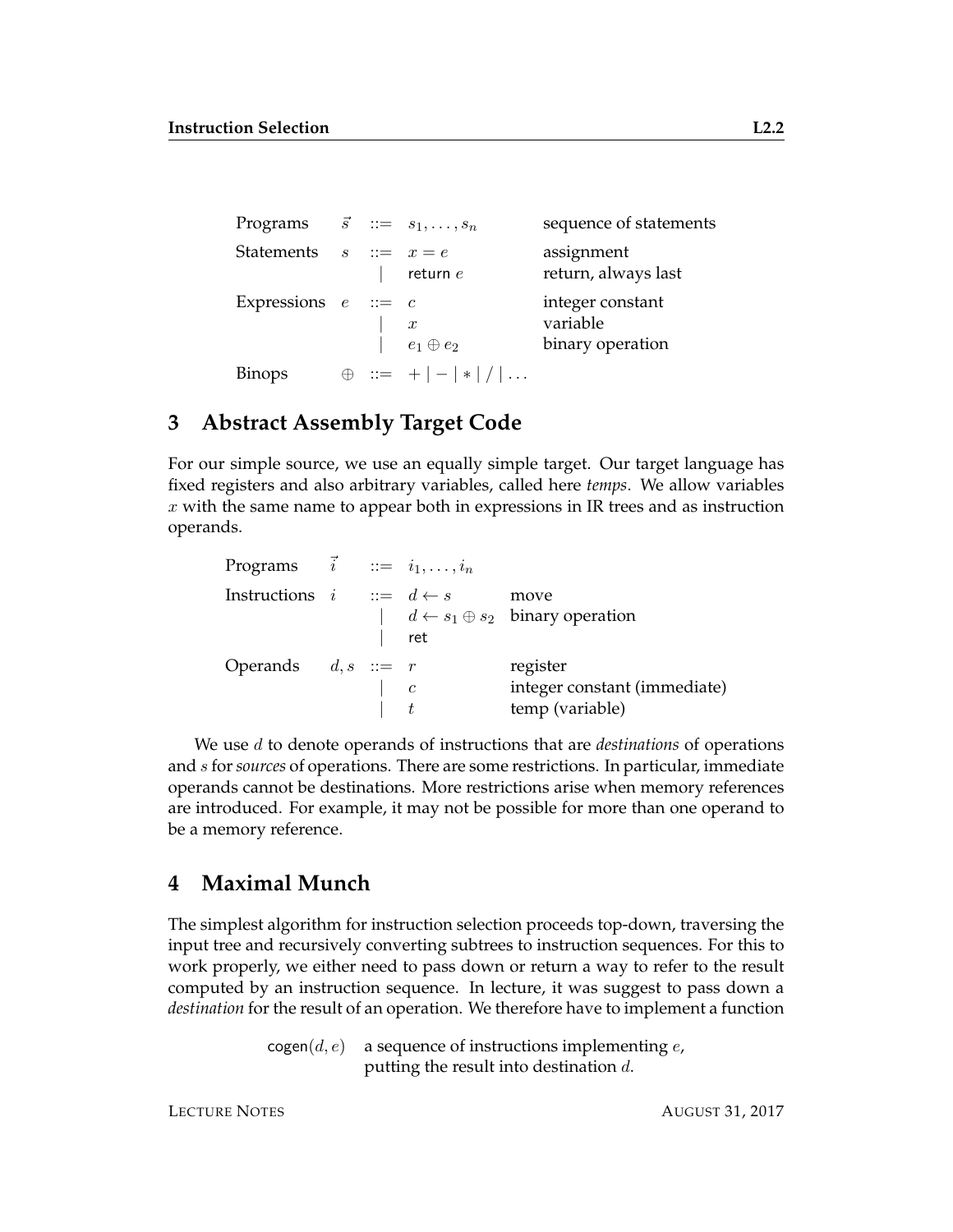|                  | cogen(d, e)                                                                                                                     | proviso |
|------------------|---------------------------------------------------------------------------------------------------------------------------------|---------|
|                  | $d \leftarrow c$                                                                                                                |         |
| $\boldsymbol{x}$ | $d \leftarrow x$                                                                                                                |         |
|                  | $e_1 \oplus e_2 \mid \text{cogen}(t_1, e_1), \text{cogen}(t_2, e_2), d \leftarrow t_1 \oplus t_2 \mid (t_1, t_2 \text{ fresh})$ |         |

If our target language has more specialized instructions we can easily extend this translation by matching against more specialized patterns and matching against them first. For example: if we want to implement multiplication by the constant 2 with a left shift, we would add one or two patterns for that.

| $\epsilon$       | cogen(d, e)                                                                                           | proviso     |
|------------------|-------------------------------------------------------------------------------------------------------|-------------|
| $\mathfrak c$    | $d \leftarrow c$                                                                                      |             |
| $\boldsymbol{x}$ | $d \leftarrow x$                                                                                      |             |
| $2*e$            | $cogen(t, e), d \leftarrow t \ll 1$                                                                   | $(t$ fresh) |
| $e * 2$          | $cogen(t, e), d \leftarrow t \ll 1$                                                                   | $(t$ fresh) |
| $e_1 \oplus e_2$ | cogen $(t_1, e_1)$ , cogen $(t_2, e_2)$ , $d \leftarrow t_1 \oplus t_2 \mid (t_1, t_2 \text{ fresh})$ |             |

Since  $*$  is a binary operation (that is,  $\oplus$  can be  $*$ ), the patterns for e now need to be matched in the listed order to avoid ambiguity and to obtain the intended more efficient implementation. If we always match the deepest pattern first at the root of the expression, this algorithm is called *maximal munch*. This is also a first indication where the built-in pattern matching capabilities of functional programming languages can be useful for implementing compilers.

Now the translation of statements is straightforward. We write  $cogen(s)$  for the sequence of instructions implementing statement s. We assume that there is a special return register  $r_{\text{ret}}$  so that a return statement is translated to a move into the return register following by a return instruction.

| S     | cogen(s)                                              |  |
|-------|-------------------------------------------------------|--|
| $x=e$ | cogen(x, e)                                           |  |
|       | return $e \mid \text{cogen}(r_{\text{ret}}, e)$ , ret |  |

Now a sequence of statements constituting a program is just translated by appending the sequences of instructions resulting from their translations. Maximal munch is easy to implement (especially in a language with pattern matching) and gives acceptable results in practice.

#### **5 A Simple Example**

Let's apply our translation to a simple program

$$
z = (x + 3) * (y - 5)
$$
, return z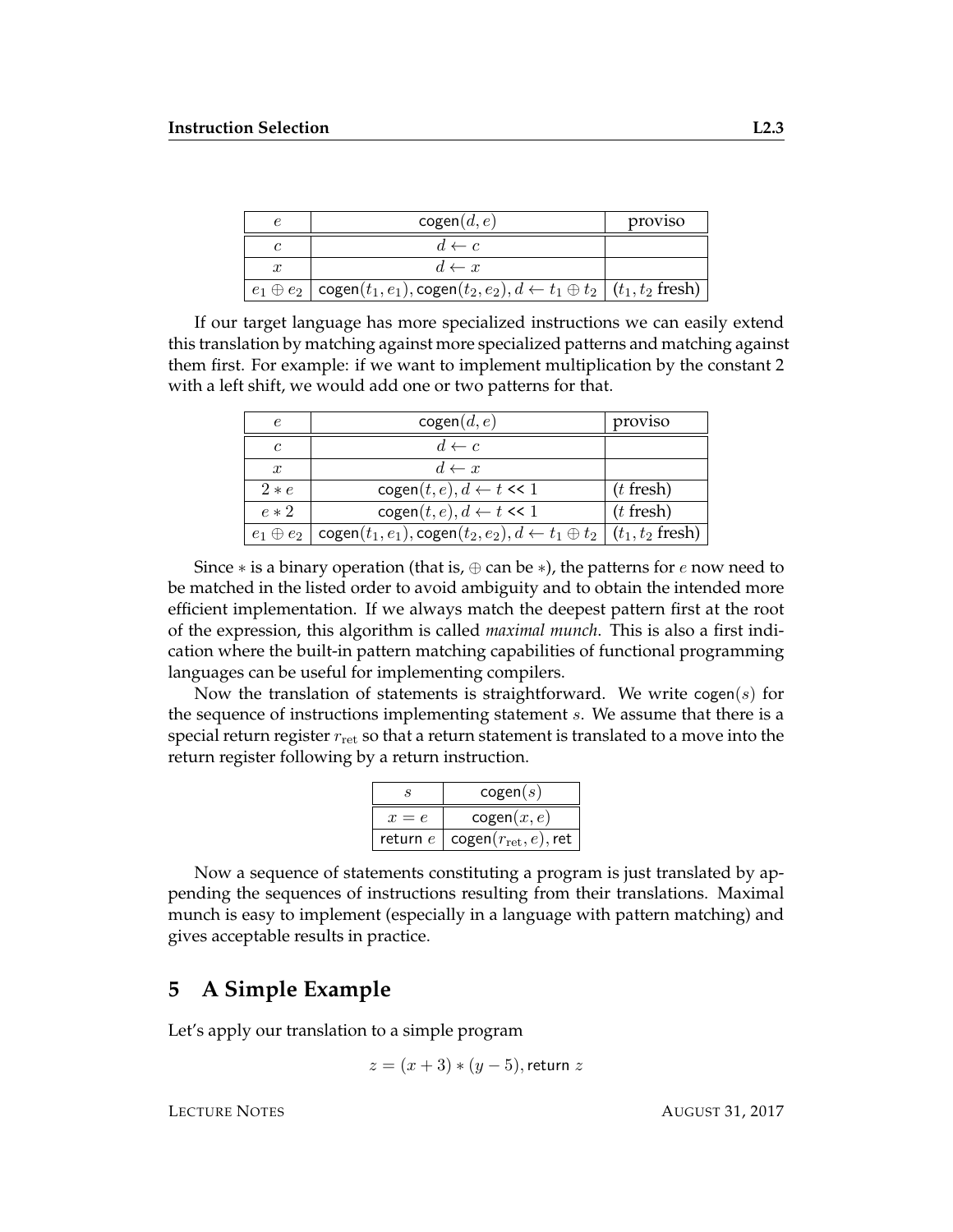Working through code generation and always working on the left subtree before the right now, we obtain

> cogen $(z = (x+3)*(y-5))$ , cogen(return z)  $=$  cogen $(z,(x+3)*(y-5))$ , cogen $(r_{\rm ret},z)$ , ret  $=$  cogen $(t_1, x+3)$ , cogen $(t_2, y-5)$ ,  $z \leftarrow t_1 * t_2$ ,  $r_{\text{ret}} \leftarrow z$ , ret  $= \text{cogen}(t_3, x), \text{cogen}(t_4, 2), t_1 \leftarrow t_3 + t_4,$  $\text{code}(t_5, y), \text{cogen}(t_6, 5), t_2 \leftarrow t_5 - t_6, z \leftarrow t_1 * t_2$  $r_{\rm ret} \leftarrow z$ , ret

After one more step, we obtain the following program

 $t_3 \leftarrow x$  $t_4 \leftrightarrow 3$  $t_1 \leftarrow t_3 + t_4$  $t_5 \leftarrow y$  $t_6 \leftarrow 5$  $t_2 \leftarrow t_5 - t_6$  $z \leftarrow t_1 * t_2$  $r_{\rm ret} \leftarrow z$ ret

#### **6 Generating "Better" Code**

From the example we see that the resulting program has a lot of redundant move instructions. We can eliminate the redundancy in several ways, all of which are prototypical for many of the choices you will have to make while writing your compiler.

- 1. We can completely redesign the translation algorithm so it generates better code.
- 2. We can keep the basic structure of the translation but add special cases to avoid introducing some glaring redundancies in the first place.
- 3. We can keep the translation the same and apply optimizations subsequently to eliminate redundancies.

Let's work through the options.

Instead of passing down a destination, we can have the translation generate and return a source operand which can be used to refer to the value of the expression. Here is what this might look like. We write  $\check{e}$  (read: "*down*  $e$ ") for the sequence of instructions generated for  $e$  and  $\hat{e}$  (read: "up  $e$ ") as the source operand we can use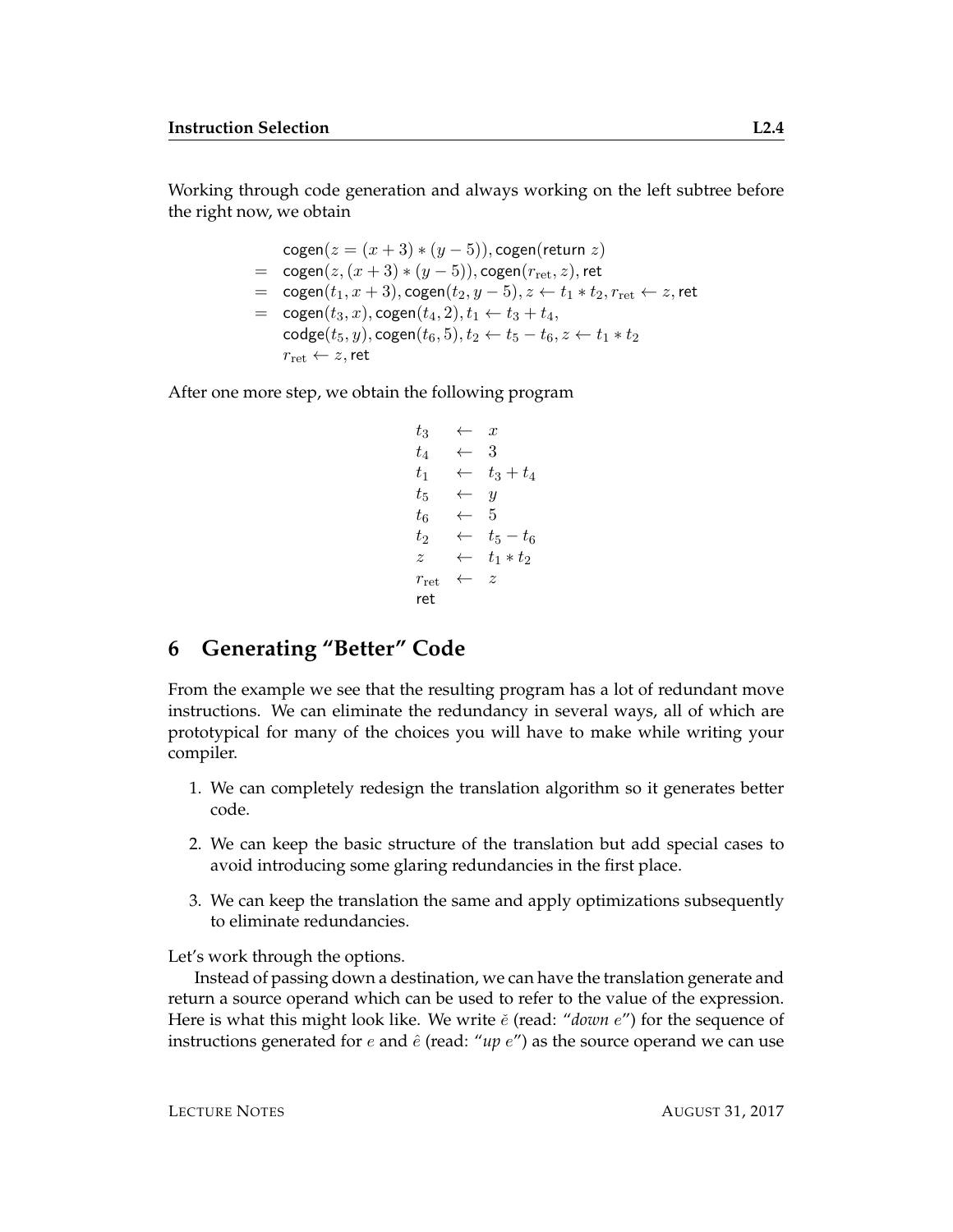to refer to the result.

|  |                                                                                                                       |  | proviso |
|--|-----------------------------------------------------------------------------------------------------------------------|--|---------|
|  |                                                                                                                       |  |         |
|  |                                                                                                                       |  |         |
|  | $e_1 \oplus e_2 \mid \check{e}_1, \check{e}_2, t \leftarrow \hat{e}_1 \oplus \hat{e}_2 \mid t \mid (t \text{ fresh})$ |  |         |

and for statements

| $x=e$      | $\check{e}, x \leftarrow \hat{e}$                           |  |
|------------|-------------------------------------------------------------|--|
| return $e$ | $\vert \v{e}, r_{\rm ret} \leftarrow \hat{e}, \textsf{ret}$ |  |

In this formulation, it seems fewer moves are generated from expressions, but we pay for that with explicit moves for assignment and return statements because we cannot pass the left-hand side of the assignment or the return register as an argument to the translation. Working through this new translation for the same program

$$
z = (x+3)*(y-5)
$$
, return z

we obtain

$$
\begin{array}{rcl}\nt_1 & \leftarrow & x+3 \\
t_2 & \leftarrow & y-5 \\
t_3 & \leftarrow & t_1 * t_2 \\
z & \leftarrow & t_3 \\
r_{\text{ret}} & \leftarrow & z \\
\text{ret}\n\end{array}
$$

We observe that straightforward recursive instruction selection, whether we pass destinations down or source operands up, naturally introduces some extra move instructions.

Let us consider the first translation again to expore Option 2. It is easy to add further instructions to avoid generating unnecessary moves. For example:

| $\epsilon$     | cogen(d, e)                                                                                           | proviso       |
|----------------|-------------------------------------------------------------------------------------------------------|---------------|
| $\mathfrak{c}$ | $d \leftarrow c$                                                                                      |               |
| t,             | $d \leftarrow t$                                                                                      |               |
| $c \oplus e_2$ | $cogen(t_2, e_2), d \leftarrow c \oplus t_2$                                                          | $(t_2$ fresh) |
| $x \oplus e_2$ | $cogen(t_2, e_2), d \leftarrow s \oplus t_2$                                                          | $(t_2$ fresh) |
| $e_1 \oplus c$ | $cogen(t_1, e_1), d \leftarrow t_1 \oplus c$                                                          | $(t_1$ fresh) |
| $e_1 \oplus x$ | $cogen(t_1, e_1), d \leftarrow t_1 \oplus x$                                                          | $(t_1$ fresh) |
|                |                                                                                                       |               |
| e <sub>2</sub> | cogen $(t_1, e_1)$ , cogen $(t_2, e_2)$ , $d \leftarrow t_1 \oplus t_2 \mid (t_1, t_2 \text{ fresh})$ |               |

One can see that this can lead to an explosion in the size of the translation code, especially once source and target become richer languages. Also, are we really sure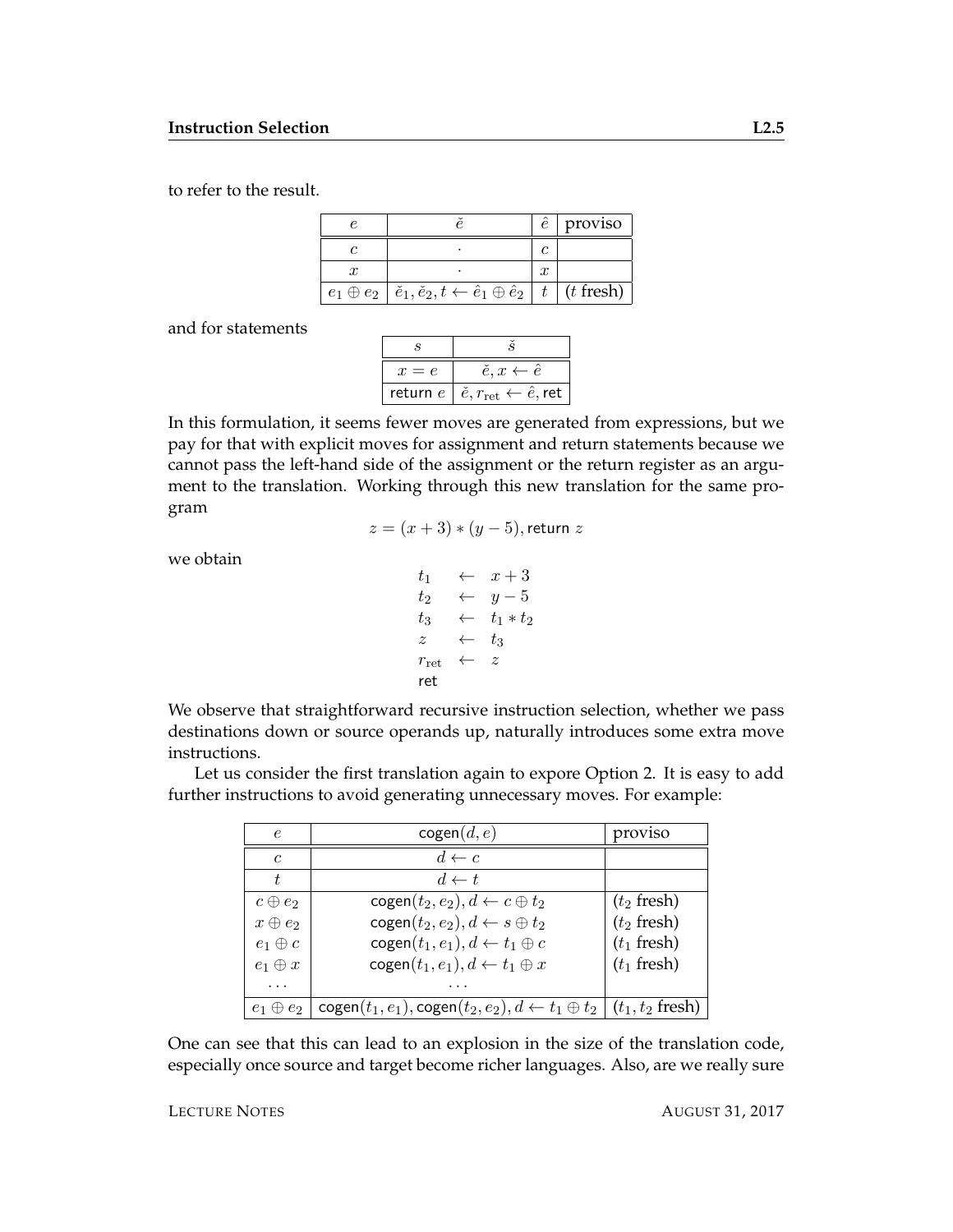that we have now eliminated the undesirable redundancies? In the table above not yet, unless we introduce even more special cases (say, for an operation applied to a variable and a constant). Generally speaking, our advice is to keep code generation and other transformations as simple as possible, using clear and straightforward translations that are easy to understand. This, however, means that even for this very small pair of source and target language, it is worthwhile to consider how we might eliminate moves.

#### **7 The First Two Optimizations**

The first two optimizations are aimed at eliminating moves,  $t \leftarrow s$ . There are two special cases: *s* could be a constant, or *s* could be a temp. We first consider the case  $t \leftarrow c$  for a constant c. We would like to replace occurrences of t by c in subsequent instructions, an optimization that is called *constant propagation*. However, we can not replace all occurrence of  $t$ . Consider, for example:

1: 
$$
t \leftarrow 5
$$
  
\n2:  $x \leftarrow t-4$   
\n3:  $t \leftarrow x+7$   
\n4:  $z \leftarrow t-1$ 

In line 3, we store the value of  $x + 7$  in t, so t may no longer refer to 5. So it would be incorrect to replace  $t$  in line 4 by the constant 5. So we stop with the replacement of t by 5 when we reach an instruction that redefines t.

The second case is an assignment  $t \leftarrow x$ , just moving a value from one temp to another. Again, we would like to replace occurrences of t by  $x$ , an optimization called *copy propagation*. The condition is slightly more complicated than for constant propagation. Consider, for example:

1: 
$$
t \leftarrow x
$$
  
\n2:  $x \leftarrow y-4$   
\n3:  $z \leftarrow t+7$ 

We cannot replace the occurrence of t in line 3 by  $x$ , because  $x$  now potentially holds a different value than it did in line 1. So we have to stop replacement of  $t$  by x at an assignment to either t or x. In this case, it is also not possible to remove the move in line 1 since we are still accessing  $t$  in line 3.

We can simplify these conditions. For example, if  $t$  is indeed a true, fresh temporary variable introduced in our translation, then we assign to it only once. So we don't even need to check if it is assigned to again. However, if there are variables in the source program which are assigned to more than once, the condition still has to be checked.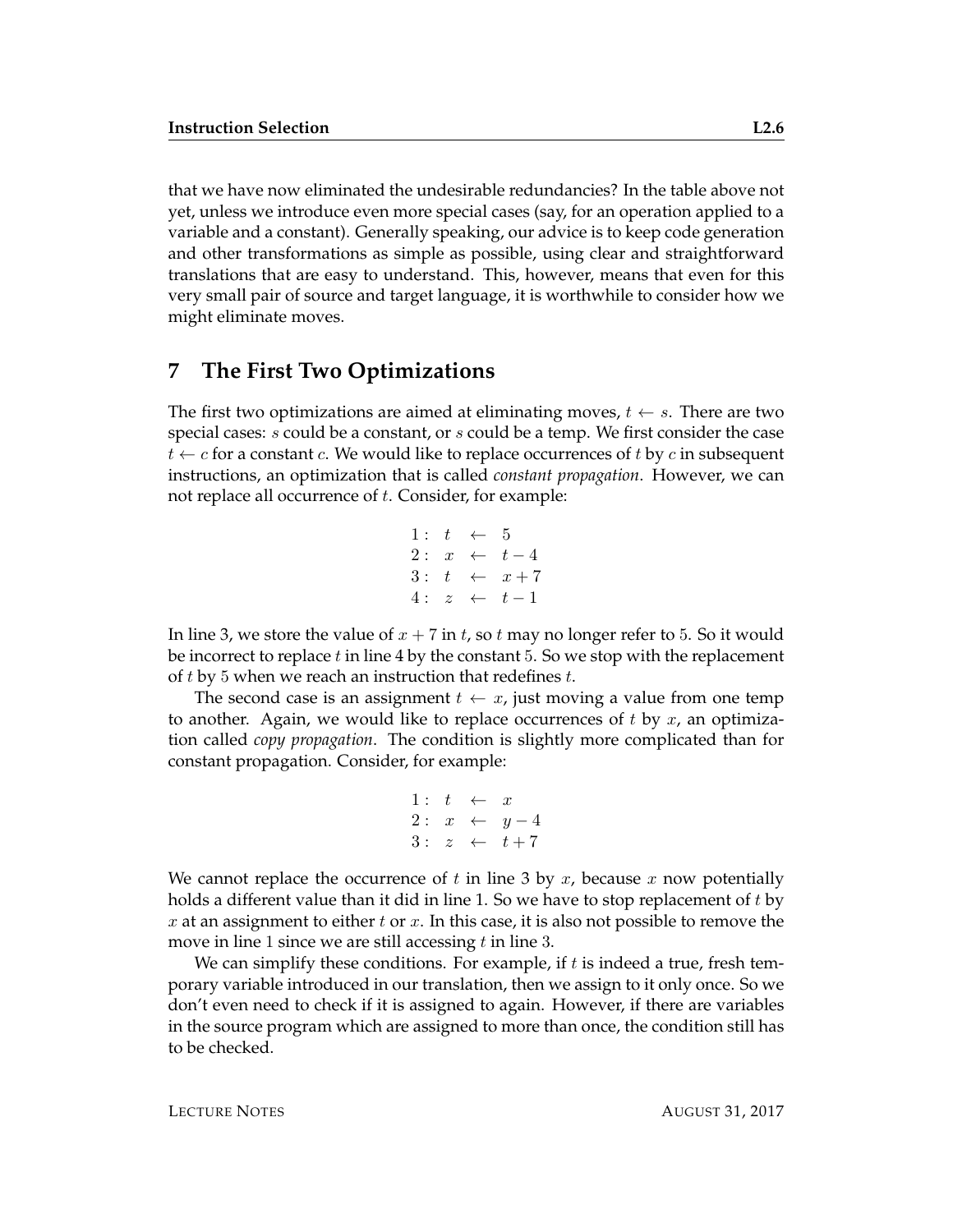#### **8 Static Single Assignment Form**

The conditions on the two optimization in the previous sections are not too onerous, but once the language and our optimizations become more complex, so do the conditions. As we have seen, they can be drastically simplified if we know that every variable will be assigned to only once. The idea now is to transform the program into this form, called *static single assignment* (SSA) to simplify the optimizations. This has emerged as a de facto standard representation in modern compilers and is used by tools such as the LLVM. In this lecture we only see a first, very simple version of it.

We describe the algorithm for converting a program to SSA informally, by example. Consider the following program:

1: 
$$
t \leftarrow 5
$$
  
\n2:  $x \leftarrow t-4$   
\n3:  $t \leftarrow t+x$   
\n4:  $z \leftarrow t-1$ 

We traverse the program line by line, maintaining a current version number for each temp. When we see a temp for the first time, we assign it version 0 and replace subsequent occurrences as operands by this version. If it is defined by an instruction (here this means that is assigned a new value), then we increase the generation number. After we carry this out on the code above we obtain the following SSA form:

1: 
$$
t_0 \leftarrow 5
$$
  
\n2:  $x_0 \leftarrow t_0 - 4$   
\n3:  $t_1 \leftarrow t_0 + x_0$   
\n4:  $z_0 \leftarrow t_1 - 1$ 

This new program will in general use more temps, corresponding to different generations of the original temps, but it will always perform the same computations. Now we can optimize simply by replacement since every temp is defined only once.

When we introduce loops and conditionals into our language, the SSA form becomes somewhat more complicated, but it is still simpler than the conditions we would other have to check for our optimizations. In the presence of loops, more example, even if there is only a single instruction  $t \leftarrow \ldots$  for a given temp t, it may be assigned to every time around the loop. That's why it is called *static* single assignment form: in the program text (statically) there is only one assignment to each temp, but while executing the program (dynamically) the temp may still assume many different values.

We encourage you to introduce SSA form into your compilers as early as possible in the semester, in order to avoid significant restructuring when the time comes to implement serious optimizations.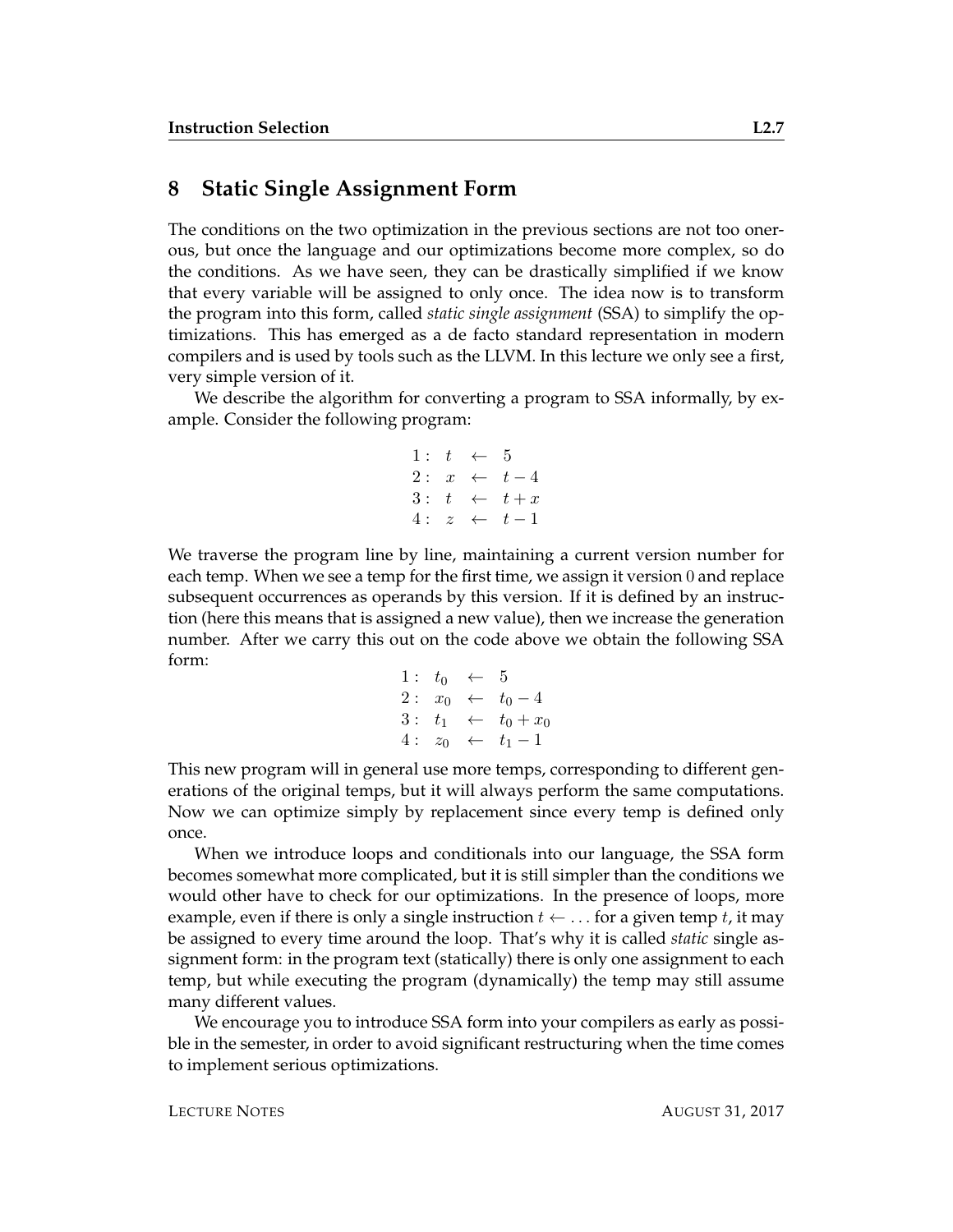#### **9 "Optimal" Instruction Selection**

If we have a good cost model for instructions, we can often find better translations if we apply dynamic programming techniques to construct instruction sequences of minimal cost, from the bottom of the tree upwards. In fact, one can show that we get "optimal" instruction selection in this way if we start with tree expressions.

On modern architectures it is very difficult to come up with realistic cost models for the time of individual instructions. Moreover, these costs are not additive due to features of modern processors such as pipelining, out-of-order execution, branch predication, hyperthreading, etc. Therefore, optimal instruction selection is more relevant when we optimize code size, because then the size of instructions is not only unambiguous but also additive. Since we do not consider code-size optimizations in this course, we will not further discuss optimal instruction selection.

#### **10 x86-64 Considerations**

Assembly code on the x86 or x86-64 architectures is not as simple as the assumptions we have made here, even if we are only trying to compile straight-line code. One difference is that the x86 family of processors has two-address instructions, where one operand will function as a source as well as destination of an instruction, rather than three-address instructions as we have assumed above. Another is that some operations are tied to specific registers, such as integer division, modulus, and some shift operations. We briefly show how to address such idiosyncracies.

To implement a three-address instruction we replace it by a move and a twoaddress instruction. For example:

|                          |                              | 3-address form $\vert$ 2-address form $\vert$ x86-64 assembly |
|--------------------------|------------------------------|---------------------------------------------------------------|
| $d \leftarrow s_1 + s_2$ | $\mid d \leftarrow s_1$      | MOVL $s_1, d$                                                 |
|                          | $\vert d \leftarrow d + s_2$ | ADDL $s_2, d$                                                 |

Here we use the GNU assembly language conventions where the destination of an operation comes last, rather than the Intel assembly language format where it comes first.

In order to deal with operations tied to particular registers we have to make similar transformations. It is important to keep the live range of these registers short, so they interfere with other registers as little as possible, as explained in Lecture 3 on register allocation.

<span id="page-7-0"></span><sup>&</sup>lt;sup>1</sup>Careful: as we noticed during Lecture 3, the shown translation from 3-address to 2-address form requires some conditions unless the source is in SSA form. What are these conditions?